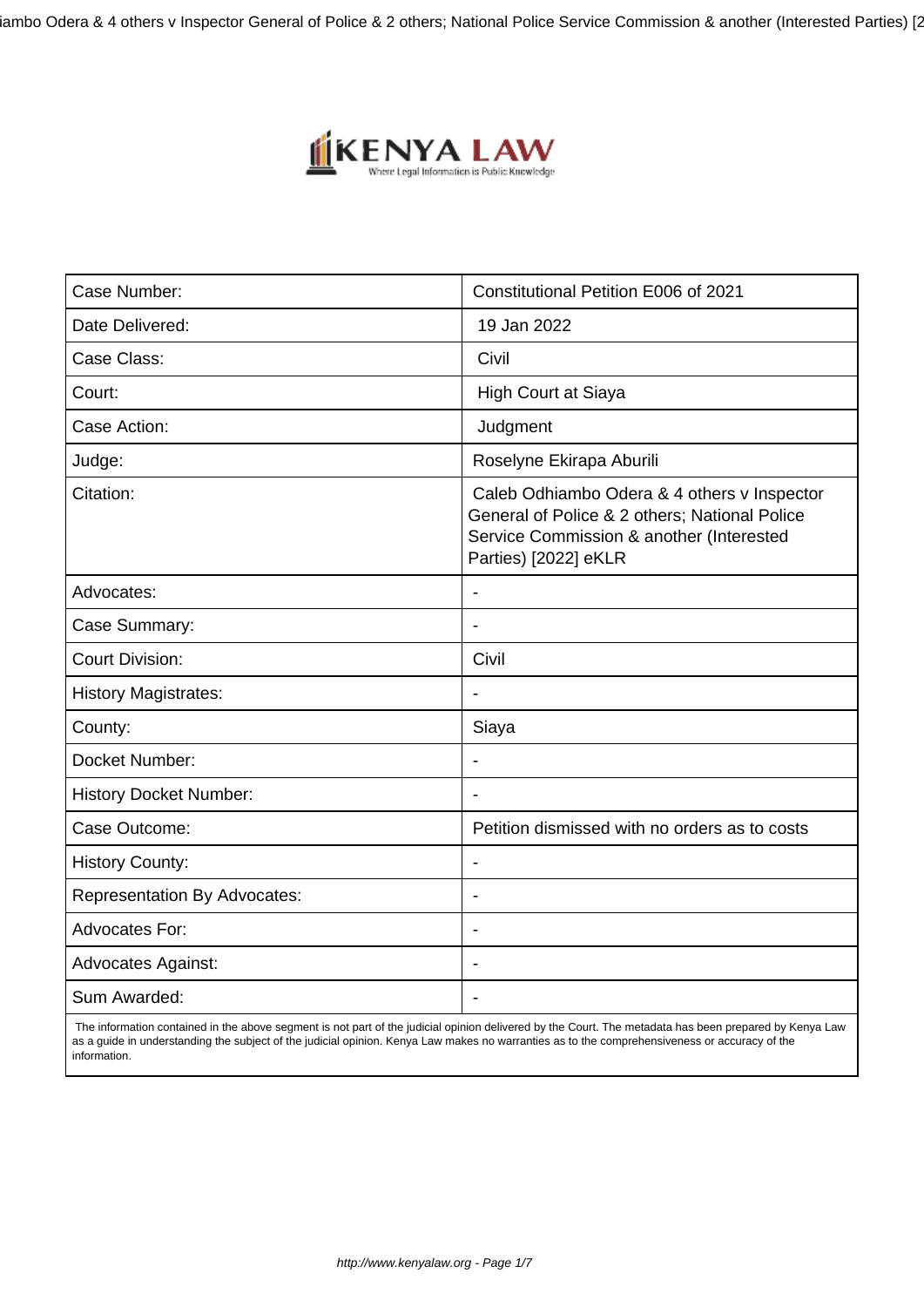# **REPUBLIC OF KENYA**

# **IN THE HIGH COURT OF KENYA AT SIAYA**

## **CONSTITUTIONAL PETITION NO. E006 OF 2021**

| <b>VERSUS</b>                                                   |  |
|-----------------------------------------------------------------|--|
|                                                                 |  |
|                                                                 |  |
| <b>INDEPENDENT POLICING</b>                                     |  |
|                                                                 |  |
| <b>AND</b>                                                      |  |
| NATIONAL POLICE SERVICE COMMISSION1ST INTERESTED PARTY          |  |
| DIRECTOR OF PUBLIC PROSECUTIONS2 <sup>ND</sup> INTERESTED PARTY |  |
| <b>JUDGMENT</b>                                                 |  |

1. By a Petition dated  $23^{rd}$  August 2021 filed on the  $30^{th}$  September 2021, the Petitioners claim that they were unlawfully arrested and detained by the Respondents in breach of the Petitioners' fundamental rights and freedoms guaranteed by the Constitution.

2. The petitioners sought the following reliefs:

*a) A declaration that the conduct of the respondents are contrary to and inconsistent with the provisions of Articles 10 of the Constitution of Kenya 2010.*

*b) A declaration that the respondents violated constitutional rights of the petitioners and in particular Articles 20 (1) and (2), 24 (1), 25 (c), 27 (4), 29, 31, 39,47,49, 50 (1) and 51 of the Constitution of Kenya 2010.*

*c) An Order that the arrest and incarceration of the 1st to 5th petitioners each for a period commencing on the 20th April 2014 to 16th October 2018 by the respondents for alleged offences of murder and failure to produce them in court in good time was unconstitutional.*

*d) An Order for adequate compensation for damages for unlawful arrest and incarceration in (c) above for deprivation of the Constitutional right to freedom of movement and their liberty by the respondents.*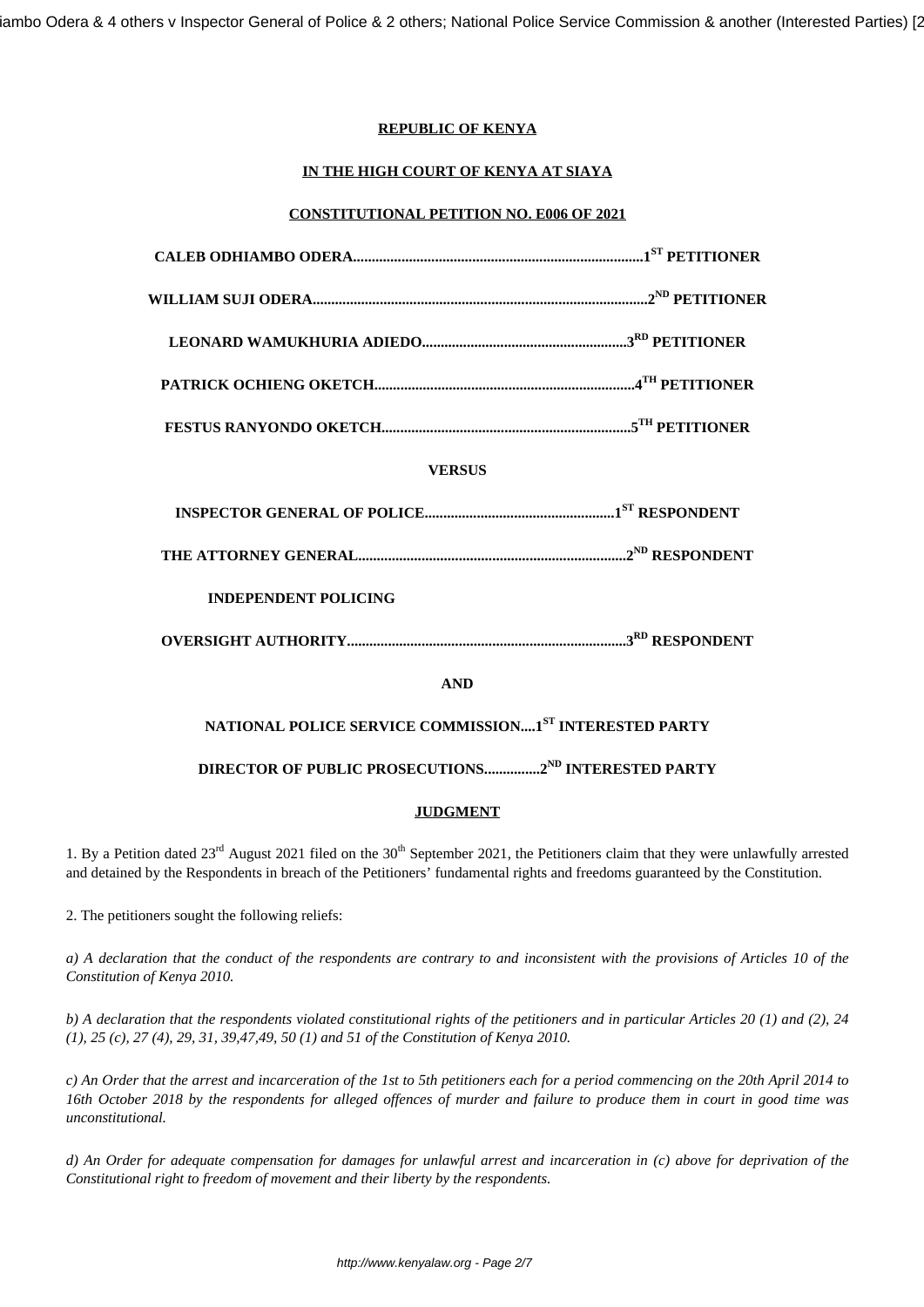*e) Any other relief that this Honourable Court shall deem fit by dint of Article 23 (3) of the Constitution of Kenya 2010 and are just to grant in the circumstances.*

3. It is the petitioners' case that on the evening of  $20<sup>th</sup>$  April 2014, the petitioners were unlawfully arrested around Yala town while engaging in their normal business whereupon they were bungled into a police vehicle.

4. The petitioners further state that were then threatened against making any phone calls and taken to the police station where they were not told the reason for their arrest and were subsequently charged with murder and on the  $10<sup>th</sup>$  November 2015, they were charged in Siaya High Court Criminal Case No. 16 of 2015 with the offence of murder. It is the petitioners' case that they spent a total of 1,279 days in custody thus violating their human rights.

5. The petitioners further pleaded that the respondents ought to have exercised their powers strictly in compliance with the provisions of Articles 10, 49 and 51 of the Constitution before acting as they did. The petitioners further aver that the actions and omissions of the respondents are a violation of the petitioner's constitutional rights specifically Articles 20 (1) and (2), 24 (1), 25 (c), 27 (4), 29, 31, 39,47,49, 50 (1) and 51 of the Constitution of Kenya 2010.

6. The petitioners thus seek general, exemplary and punitive damages as provided by Article 23 (3) (e) of the Constitution. The petitioners' pleadings are reiterated in the supporting affidavit sworn by the 1st petitioner on the 23<sup>rd</sup> August 2021.

7. Opposing the Petition, the respondents through the Attorney General filed Grounds of Opposition dated the 8th October 2021 and filed on the 22nd October 2021 contending that:

*i. The petition herein is based on claims that amounts to the tort of malicious prosecution and false imprisonment. The same being tort is statute being pursuant to section 3 of the Public Institution Act.*

*ii. The court lacks jurisdiction because the claims are based on tortious Acts and the lower court is quite capable of handling the matter.*

*iii. The suit has been filed to circumvent the statute of limitation and is an abuse of court process.*

8. The parties agreed to canvass the petition by way of written submissions.

### **The Petitioners' Submissions**

9. The petitioners submitted that it was the prosecution who caused their arrest, detention and prosecution but that the prosecution failed to adduce sufficient evidence leading to the petitioners' release and as such it was evident that the entire process was conducted without any cause and with malice.

10. It was further submitted that the petitioners were arrested and detained illegally while the prosecution was aware that there was no case warranting their arrest, detention or prosecution ab initio. They submitted that their prosecution was done in bad faith with the intent to deny the petitioners their rights of freedom or to settle other matters which the petitioners were not privy to.

11. The petitioners submitted that as a result of their arrest, detention and prosecution, they lost their earnings as law abiding citizens and had their reputations damaged and they could have lost their lives had the public been incited against them.

12. It was further submitted that the petitioners were entitled to the reliefs sought as they had proved that they were illegally confined by the respondents for a long time whereas the respondents knew the same to be a farce.

#### **The Respondents' Submissions**

13. The respondents submitted that the claim by the petitioners was one for malicious prosecution cloaked under the guise of a constitutional petition in a bid to circumvent the statute of limitation. It was further submitted that being a tortious act, the law provided for avenues for its resolution. Reliance was placed on the cases of **Dickson Chebuye Ambeyi v National Police Service**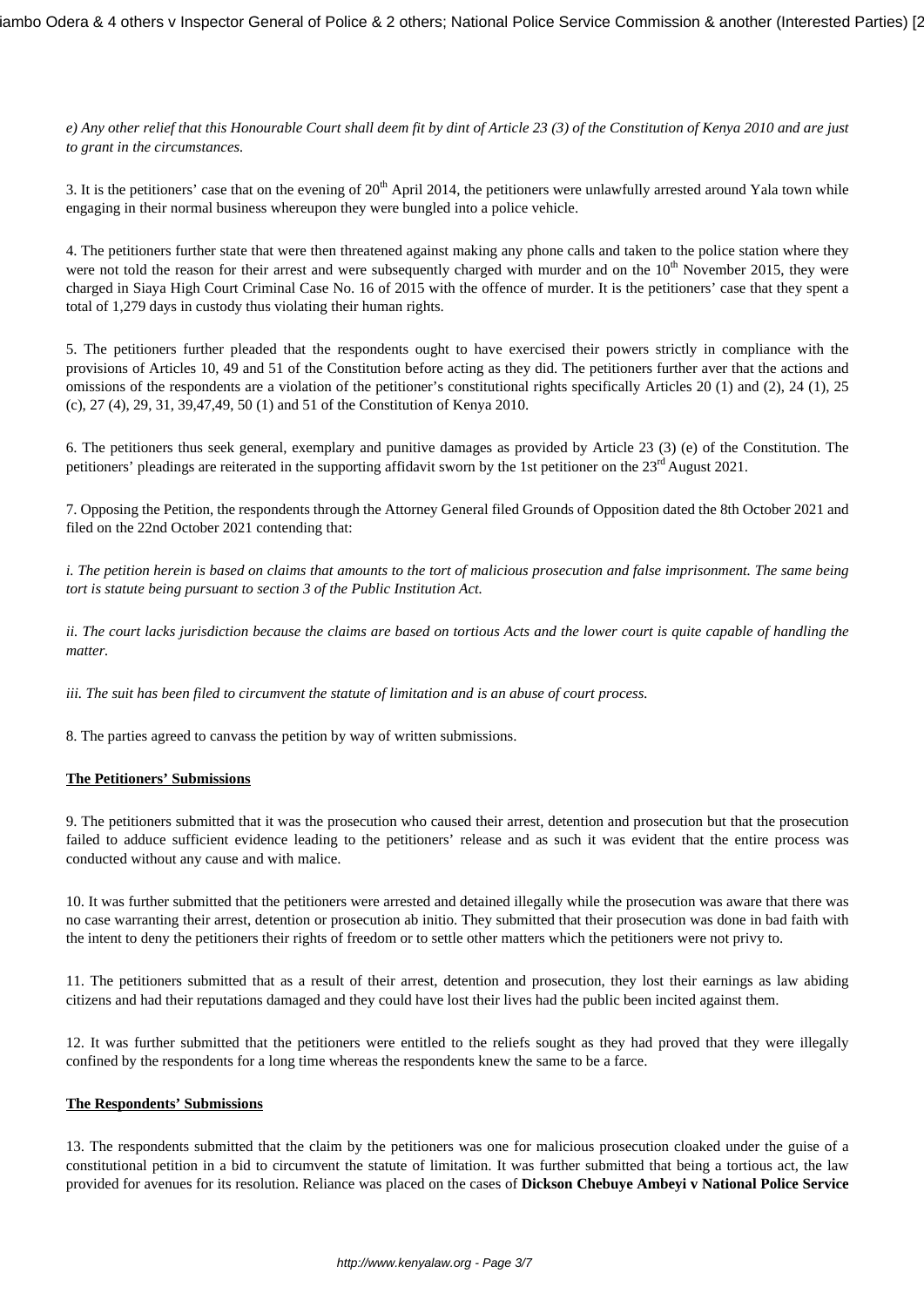**& Another ; Peter Sifuna Waesonga & Another (Interested Parties) [2020] eKLR** and that of **Patrick Nyamuke Etori v National Police Service Commission & 2 Others [2019] eKLR** where the court in both instances interrogated petitions brought claiming infringement of rights and found that that was malicious prosecution and ought to have been prosecuted as such.

14. It was submitted that the petitioners had not elaborated how the cited provisions of the Constitution they allege were violated had been infringed. Reliance was placed on the case of **Anarita Karimi Njeru v Republic [1979] eKLR** where the court emphasised the fact that where an individual alleges violation of the constitution, that individual should set out with precision the provisions said to be infringed.

15. The respondents further submitted that the petitioners had failed to prove ingredients of malicious prosecution that were set out in the case of **George Masinde Murunga v Attorney General [1979] eKLR** specifically that the prosecution was instituted without reasonable and probable cause and that it was actuated by malice.

16. It was further submitted that the mere fact that the petitioners were acquitted does not connote that the respondents acted illegally or against the Constitution. Reliance was placed on the case of *Dickson Chebuye Ambeyi (supra)* case where the court stated that an acquittal was not a sufficient basis to ground a suit for malicious prosecution and as such the instant petition ought to be dismissed. The respondents further submitted that suits claiming malicious prosecution are instituted by way of plaint in the magistrate's court depending on the pecuniary jurisdiction.

17. It was further submitted that this petition amounted to an abuse of court process as the law has set down the procedure to seek redress in this case being by way of plaint, for compensation or the torts of false imprisonment, unlawful arrest and malicious prosecution. Reliance was placed on the case of **Speaker of the National Assembly v James Njenga Karume [1992] eKLR** where the Court of Appeal stated that where there was a clear procedure for the redress of any particular grievance prescribed by the Constitution or an act of Parliament, that procedure should be strictly followed. The respondents further relied on the Supreme Court decision in the case of **Communications Commission of Kenya & 5 Others v Royal Media Services Ltd & 5 Others [2014] eKLR** which reiterated the Court of Appeal's previous decision on the issue.

18. The respondents submitted that the claim herein was one for malicious prosecution and should have been brought within one year as per section 3 of the Public Authorities Limitation Act and had been couched to circumvent the statute of limitation.

19. It was further submitted that the alleged infringement occurred from 20<sup>th</sup> April 2014 to 16<sup>th</sup> October 2018 and the petitioner had up to  $16<sup>th</sup>$  October 2019 to institute a suit whereas they filed the petition on the  $23<sup>rd</sup>$  August 2021, 3 years after limitation had lapsed. Reliance was placed on the case of **James Kanyita Nderitu v Attorney General & Another [2019] eKLR** where the Court of Appeal held that a constitutional petition was not meant to circumvent the law on limitation of actions and that each petition filed alleging violation of the Bill of Rights ought to be considered on a case by case basis.

20. The respondents submitted that the substratum of the instant petition was a tortious act which was time barred and thus incompetent and that the petition was mischievously filed to defeat the statutory impediment. It was further submitted that the petitioners' claim was tortious in nature and a such the lower court was fully seized with the jurisdiction to handle it.

21. It was further submitted that the petitioners had not proved that they were deserving of the damages claimed. Reliance was placed on the case of *Dickson Chebuye Ambeyi (supra)* where the court held that in any claim for general damages, the party claiming must formally prove their claim.

### **Analysis & Determination**

22. I have considered the pleadings herein as well as the submissions by both parties to this petition. I find the following issues for determination:

*a) Whether the court has jurisdiction to entertain this petition and whether the instant petition is an abuse of court process* 

*b) Whether the instant suit is time barred by Section 3(1) of the Public Authorities Limitation Act, 1974 Laws of Kenya*

*c) Whether the elements necessary to sustain a claim for malicious prosecution have been met.*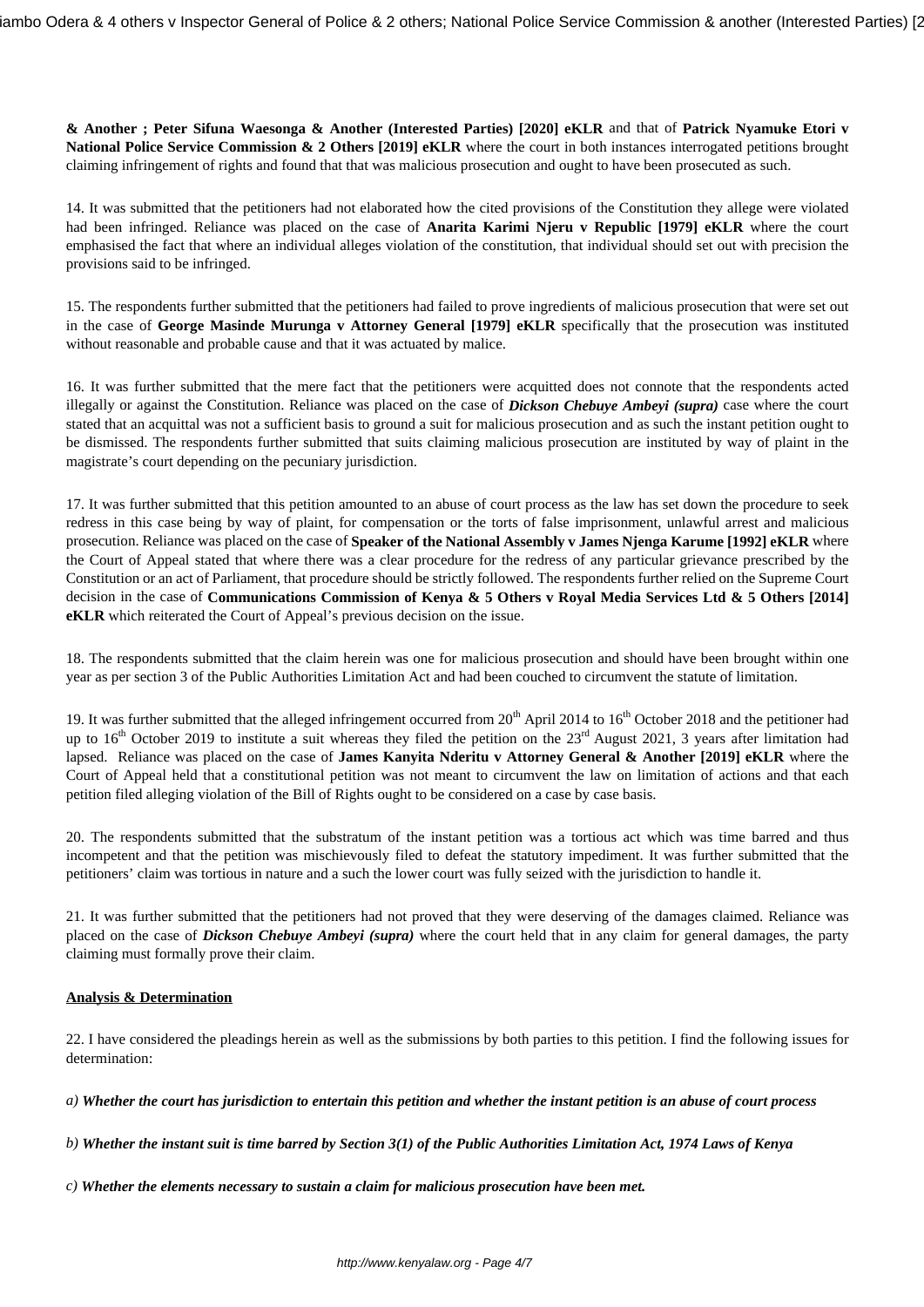#### **Whether the instant petition is an abuse of court process**

23. It is the respondents' submission that the instant petition is an abuse of the court process as it was a claim for malicious prosecution masked under the guise of a constitutional petition in a bid to circumvent the statute of limitation whereas the law had set down the procedure to seek redress in this case being by way of plaint, for compensation for the alleged torts of false imprisonment, unlawful arrest and malicious prosecution. In other words, the respondents contend that this court lacks jurisdiction to entertain the instant petition.

24. Article 22 of the Constitution provides that:

*'22(1) Every person has the right to institute court proceedings claiming that a right or a fundamental freedom in the Bill of Rights has been denied. violated or infringed, or is threatened.*

*(2) In addition to a person acting in their own interest, court proceedings under clause may be instituted by –*

*a) A person acting on behalf of another person who cannot act in their own name;*

*b) A person acting as a member of, or in the interest of a group or class of persons;* 

*c) A person acting in the public interest; or* 

### *d) An Association acting in the interest of one or more of its members.'*

25. In my view, this Court has the requisite jurisdiction at the first instance to entertain this petition. This jurisdiction is founded in Article 165(3) of the Constitution as was explained in the case of **A.O.O & 6 Others v Attorney General & Another [2017] eKLR** that:

*"Article 165 (3) (d) (i) & (ii) of the Constitution vests power to the High Court to hear any question respecting the interpretation of the Constitution including the determination of the question whether or not any law is inconsistent with or in contravention of the constitution and also the question whether anything said to be done under the authority of the constitution or of any law is inconsistent with, or in contravention of, the constitution. An unconstitutional statute is not law; and more important judicial function includes the power to determine and apply the law, and this necessarily includes the power to determine the legality of statutes. The judiciary has a special role in our system with respect to constitutional interpretation. Courts are bound by the Constitution and must interpret it when a dispute so requires."*

26. Therefore, on whether this petition is an abuse of the process of the court, I find the answer to be in the negative. The previous murder case not having been determined on merits, the petitioners were at liberty to bring a fresh claim to ventilate their issues. In the case of **Muchanga Investments Limited vs Safaris Unlimited (Africa) Ltd & 2 others (2009) eKLR**, the Court of Appeal stated that:

*"The term abuse of court process has the same meaning as abuse of judicial process. The employment of judicial process is regarded as an abuse when a party uses the judicial process to the irritation and annoyance of his opponent and the efficient and effective administration of justice. It is a term generally applied to a proceeding, which* **is wanting in bonafides and frivolous, vexatious or oppressive."**

27. In the instant case, I cannot see any elements of abuse of process of court as stated in the case of **Muchanga Investments Limited v Safaris Unlimited (Africa) (supra).** The petitioners herein are exercising their rights under Article 22 of the Constitution and therefore I find that the instant petition is not an abuse of court process.

### **Whether the instant petition is time barred by Section 3(1) of the Public Authorities Limitation Act**

28. Section 3(1) of the Public Authorities Limitation Act provides that: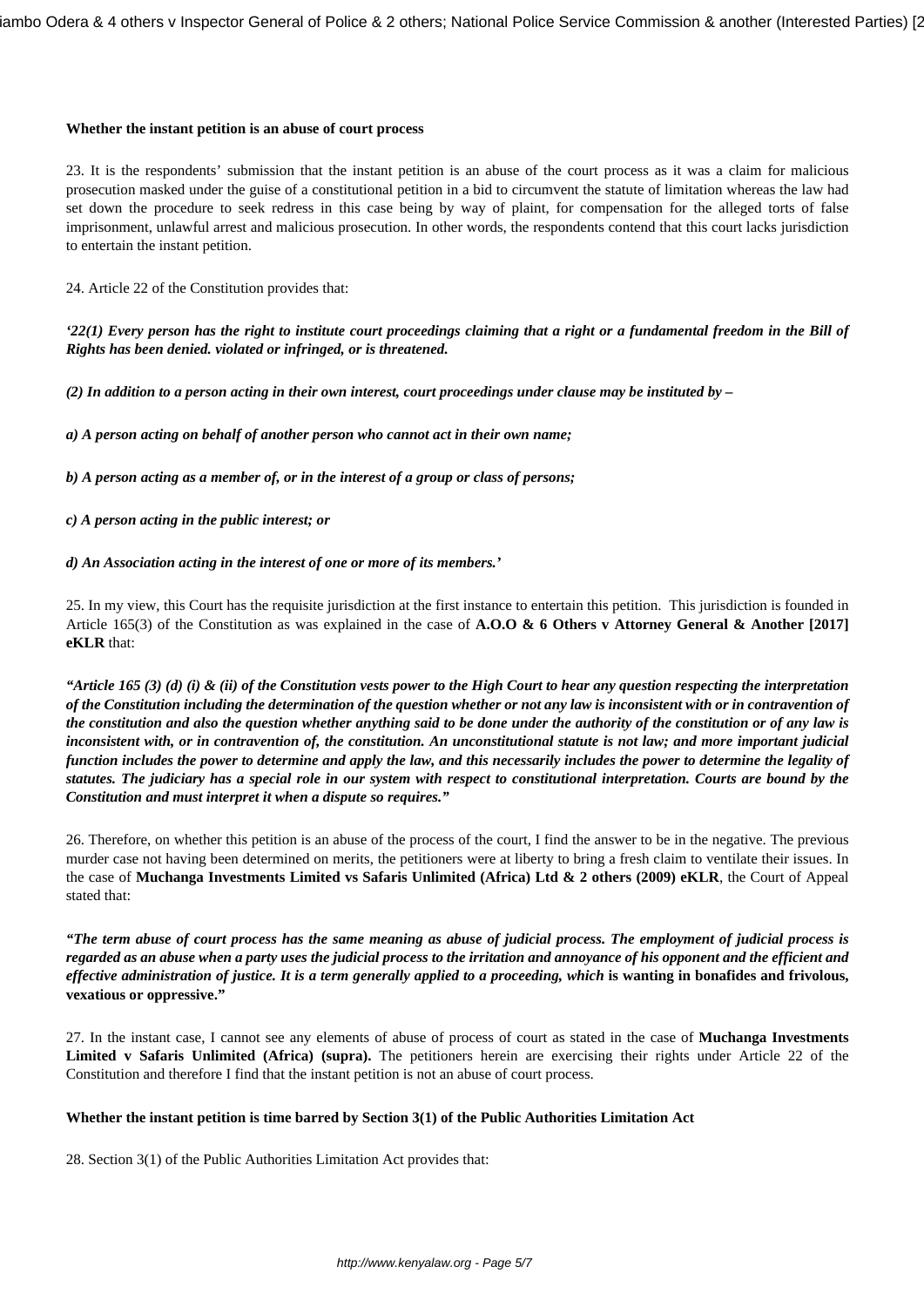*"No proceedings founded on tort shall be brought against the Government or a local authority after the end of twelve months from the date on which the cause of action accrued."*

29. Odunga J in **Jacob Juma & another v Commissioner of Police & Another Civil Suit 661 of 2007 [ 2013] eKLR** held that time for the purposes of limitation must begin to run as from the date when the Plaintiff is acquitted or, if there is an appeal, when his conviction is quashed or set aside. Thus the damage to the plaintiff results at a stage when the criminal proceedings come to an end in his favour.

30. In the instant petition, the petitioners who were jointly charged with the offence of murder before this court and were acquitted under Section 210 of the Criminal Procedure Code on the 16<sup>th</sup> October 2018 after the prosecution failed to call key witnesses to establish their case. The petitioners then filed the instant petition on the  $23<sup>rd</sup>$  August 2021, 3 years later.

31. Accordingly, it is my opinion that the instant petition arising out of a tort of malicious prosecution was time barred. It must be declined as being incompetent and I so find.

*Whether the elements necessary to sustain a claim for unlawful arrest, detention and malicious prosecution have been met*

32. In **Sylvanus Okiya Ongoro v Director of Criminal Investigations & 4 others [2020] eKL**R, the court stated:

*"103. What I gather the petitioner to be complaining about is that his prosecution was malicious as it was not unjustified.*

*104. The principles governing a claim founded on malicious prosecution were laid down by Cotran, J in Murunga vs. Attorney General (1979) KLR, 138 as follows: -*

*(a) The Plaintiff must show that the prosecution was instituted by the Defendant, or by someone for whose acts he is responsible;*

*(b) The Plaintiff must show that the prosecution terminated in his favour;*

*(c) The Plaintiff must demonstrate that the prosecution was instituted without reasonable and probable cause;* 

*(d) He must also show that the prosecution was actuated by malice."*

33. These elements were summarized by the East Africa Court of Appeal in **Mbowa v East Mengo District Administration [1972] EA 352** as follows;

*"The plaintiff, in order to succeed, has to prove that the four essentials or requirements of malicious prosecution, as set out above, have been fulfilled and that he has suffered damage. In other words, the four requirements must "unite" in order to create or establish a cause of action. If the plaintiff does not prove them he would fail in his action."*

34. Accordingly, a party who claims that he was unlawfully arrested falsely imprisoned and or maliciously prosecuted, bears the responsibility of proving that the arrest had no basis in law at all. It will not be enough for him to merely state that the arrest was unlawful. Similarly, an acquittal alone cannot amount to proof of malice. There must be something more than just acquittal. In the case of **Nzoia Sugar Company Limited v Fungutuli [1988]) eKLR,** the Court of Appeal observed that:

*"It is trite learning that acquittal, per se, on a criminal case charge is not sufficient basis to ground a suit for malicious prosecution. Spite or ill will must be proved against the prosecutor. The mental element of ill will or improper motive cannot be found in an artificial person like the appellant. But there must be evidence of spite in one of its servants that can be attributed to the company."*

35. From the above holdings, it is clear that for this petition to succeed, the petitioners have to prove that there was malice on the part of the respondents and the interested parties/complainants. The petitioners herein have not in any way adduced evidence in support of their claim.